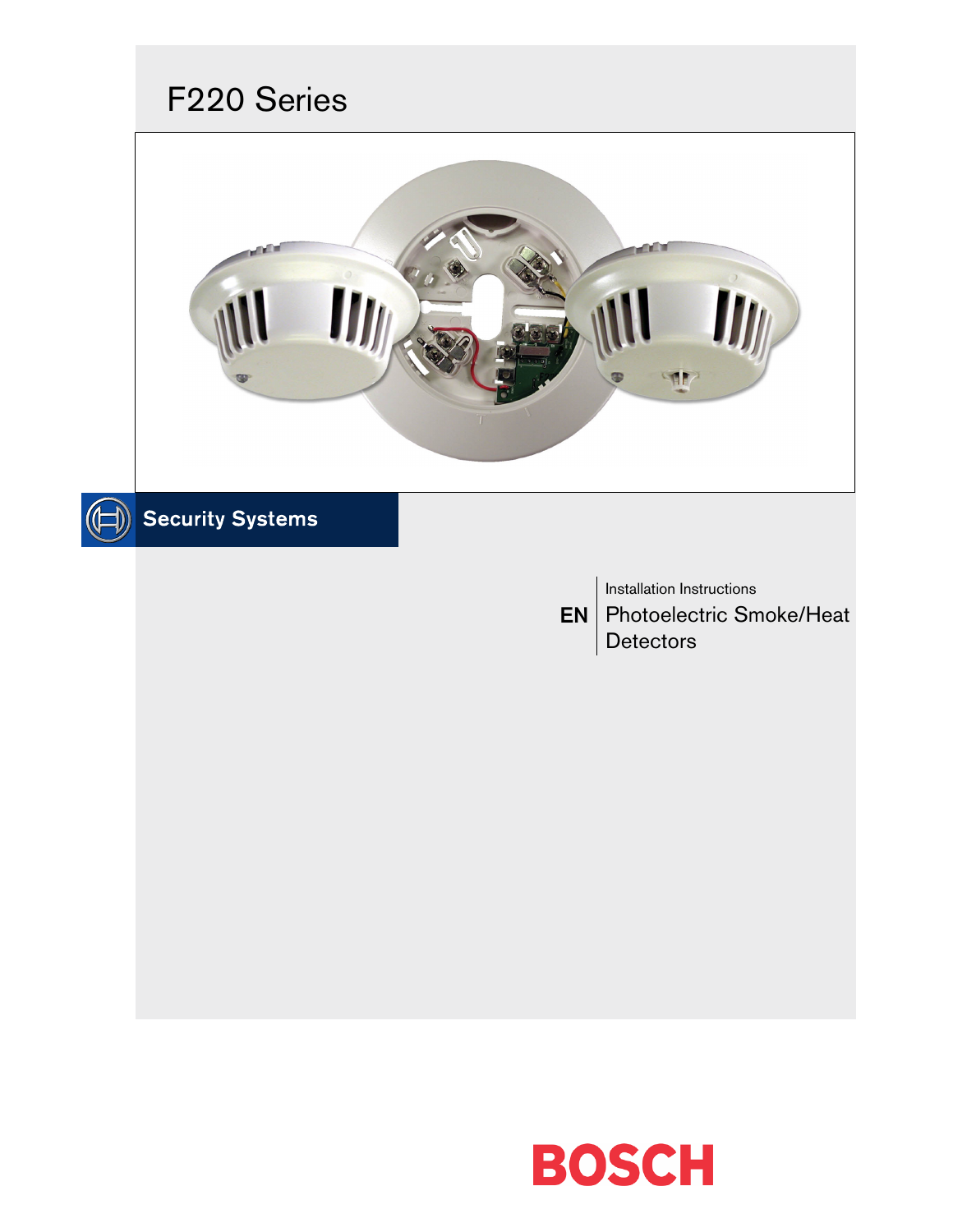## 1.0 General Information

#### 1.1 F220-B6 Series Bases

Use with the F220 Series Heat and Photoelectric Smoke Detectors. Install them in accordance with NFPA 72, The National Fire Alarm Code.



For proper system installation, read and understand NFPA-72, The National Fire Alarm Code before installation.

This document covers mounting, wiring, power requirements, testing, and maintenance for the bases and detectors:

- For two-wire compatibility information see the *Technical Service Note* (P/N: 4998148185).
- For installation guidelines see the *Technical Service Note* (P/N: 26715).

#### 1.2 Detector Features

#### Figure 1: F220 Series features



- *1 Detector front*
- *2 LED*
- *3 Thermistor*
- *4 "T" mark*
- *5 Detector back*
- *6 ChamberMaid™ location*

## 1.3 F220 -135/135F/190F Electronic Rate-of-Rise/Fixed Temperature Heat Detectors

| Table 1: Color coding for heat detectors |                                       |
|------------------------------------------|---------------------------------------|
|                                          |                                       |
| F220-135/135F                            | A gray circle around the thermistor.  |
| F220-190F                                | A black circle around the thermistor. |
|                                          |                                       |

Use with F220 Series bases to provide general property protection.



The F220-135, F220-135F and F220- 190F are not life safety devices.

## 1.4 F220-P/-PTH/-PC/-PTHC Photoelectronic Smoke Detectors

The F220P Series Detectors are UL Listed, open-area photoelectric smoke detectors that work with commercial fire protective signaling systems and household fire warning systems. Select the appropriate mounting base to configure the detectors for two-wire or four-wire versions.

For commercial and industrial installations, 30 ft (9.14 m) spacing between detectors is recommended.

To verify power to the detector and a functioning smoke sampling circuitry, a dual color LED indicator flashes green every eight seconds when operating normally. It flashes once every four seconds when a trouble condition exists.

If the detector finds an alarm condition, the LED changes from flashing green to steady red. The detector returns to normal when power is interrupted and the alarm condition clears.

Throughout its normal life cycle, the smoke detector monitors and periodically readjusts itself to keep the sensitivity at its factory calibrated level. When excessively dirty, the detector's LED flash rate changes from an eight second flash rate to a four second rate. If CleanMe™ is selected, the detector transmits a CleanMe signal to the compatible control panel to indicate a dirty smoke detector.

See *Section 1.5 CleanMe toggle* to enable CleanMe.

### 1.5 CleanMe toggle

To activate the CleanMe feature:

1. Place a magnet next to the "T" marked on the detector base for more than one red LED flash but less than three red LED flashes. The LED flashes green one time and proceeds into the first of two sensitivity reading displays.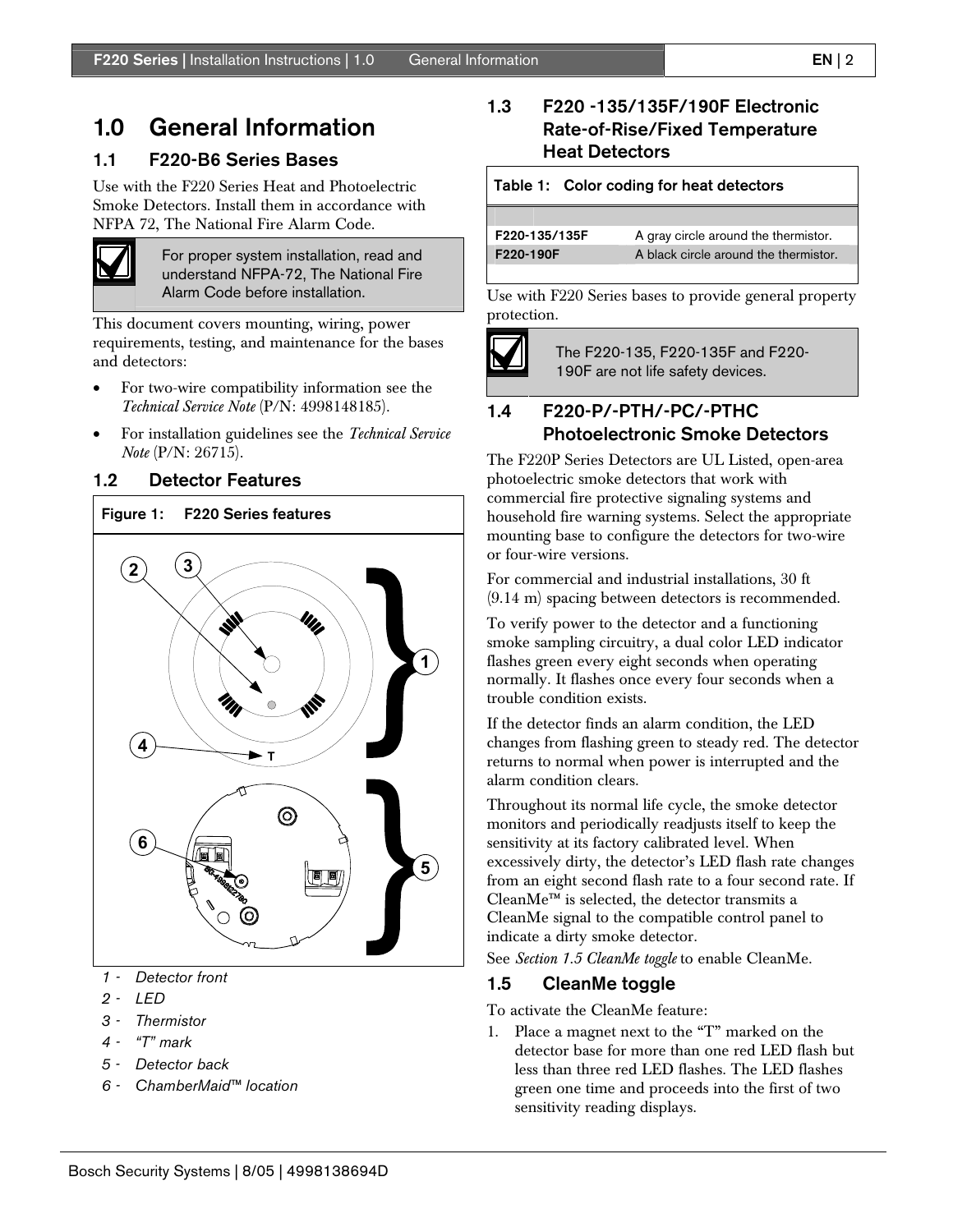- 2. When the LED flashes red, place the magnet near the "T" again.
- 3. Hold the magnet against the "T" on the detector base until the green LED flashes twice and the red LED repeats the sensitivity indication. This turns on the CleanMe feature.
- 4. The LED flash sequence is as follows:
	- a. single flash green LED
	- b. double flash green LED
- 5. To disable CleanMe, repeat this process and verify the double flash returns to a single flash.

### 1.6 Magnet operation/sensitivity mode

The F220P Series Detectors feature a unique magnet operation/sensitivity test. Test the detector by placing the magnet next to the "T" marked on the detector base for three consecutive flashes to cause an alarm. If the magnet is there for less than three flashes and more than one flash, the detector goes into Sensitivity Mode. *Table 2* describes the different LED flash rates for the Sensitivity Mode.

|                            | Table 2: Red LED flash definition                                                 |
|----------------------------|-----------------------------------------------------------------------------------|
|                            |                                                                                   |
| # of Red<br><b>Flashes</b> | <b>Definition</b>                                                                 |
| $\mathbf{1}$               | Malfunctioning smoke or heat detector                                             |
| 3                          | Normally operating smoke or heat detector<br>with little or no dirt contamination |
| $4$ to 6                   | Progressively more contamination                                                  |
| $7$ to $10$                | Trouble condition, very dirty but still<br>compensated to 3%. < 3% at 10 flashes. |
| 11                         | $<$ 2.5%/ft (2.5%/0.3 m)                                                          |
| 12                         | $<$ 2.0%/ft (2.0%/0.3 m), chance of false<br>alarm increased                      |
| 13                         | $<$ 1.5%/ft (1.5%/0.3 m)                                                          |
| 14                         | $<$ 1.0%/ft (1.0%/0.3 m), chance of false<br>alarm greatly increased              |
| 15                         | $<$ 0.5%/ft (0.5%/0.3 m), false alarm very<br>likely                              |
|                            |                                                                                   |

#### 1.6.1 The LED sensitivity flash procedure

- 1. Briefly place the magnet at the "T" on the detector base for at least one red LED flash but less then three LED flashes.
- 2. Wait for the first single green LED flash.
- 3. Count the number of red LED flashes that follow. This indicates the sensitivity.

#### 1.6.2 Normal sensitivity LED flash example (see *Figure 2*)

- 1. Enter Sensitivity Mode on the smoke detector.
- 2. The LED flash sequence is as follows:
	- a. three red LED flashes
	- b. a single green LED flash (a separator)
	- c. three red LED flashes
	- d. a single green LED flash.
- 3. The detector exits sensitivity mode and returns to one green LED flash every eight seconds.





- *1 Green LED flash*
- *2 Sequence of three red LED flashes*
- *3 Green LED flash to leave sensitivity mode*
- *4 8 seconds later*
- *5 Green LED flash to return to normal operation*
- 1.6.3 Normal CleanMe sensitivity LED flash procedure
- 1. Briefly place the magnet at the "T" on the detector base for at least one red LED flash but less than three red LED flashes.
- 2. Wait for the LED to flash green three times.
- 3. Count the number of red LED flashes that follow. This indicates the sensitivity.

#### 1.6.4 The CleanMe sensitivity LED flash example

- 1. Enter Sensitivity Mode on the smoke detector.
- 2. The LED flash sequence is as follows:
	- a. three red LED flashes
	- b. three green LED flashes (a separator)
	- c. three red LED flashes
	- d. two green LED flashes.
- 3. The detector exits the sensitivity mode and shows two green LED flashes every eight seconds.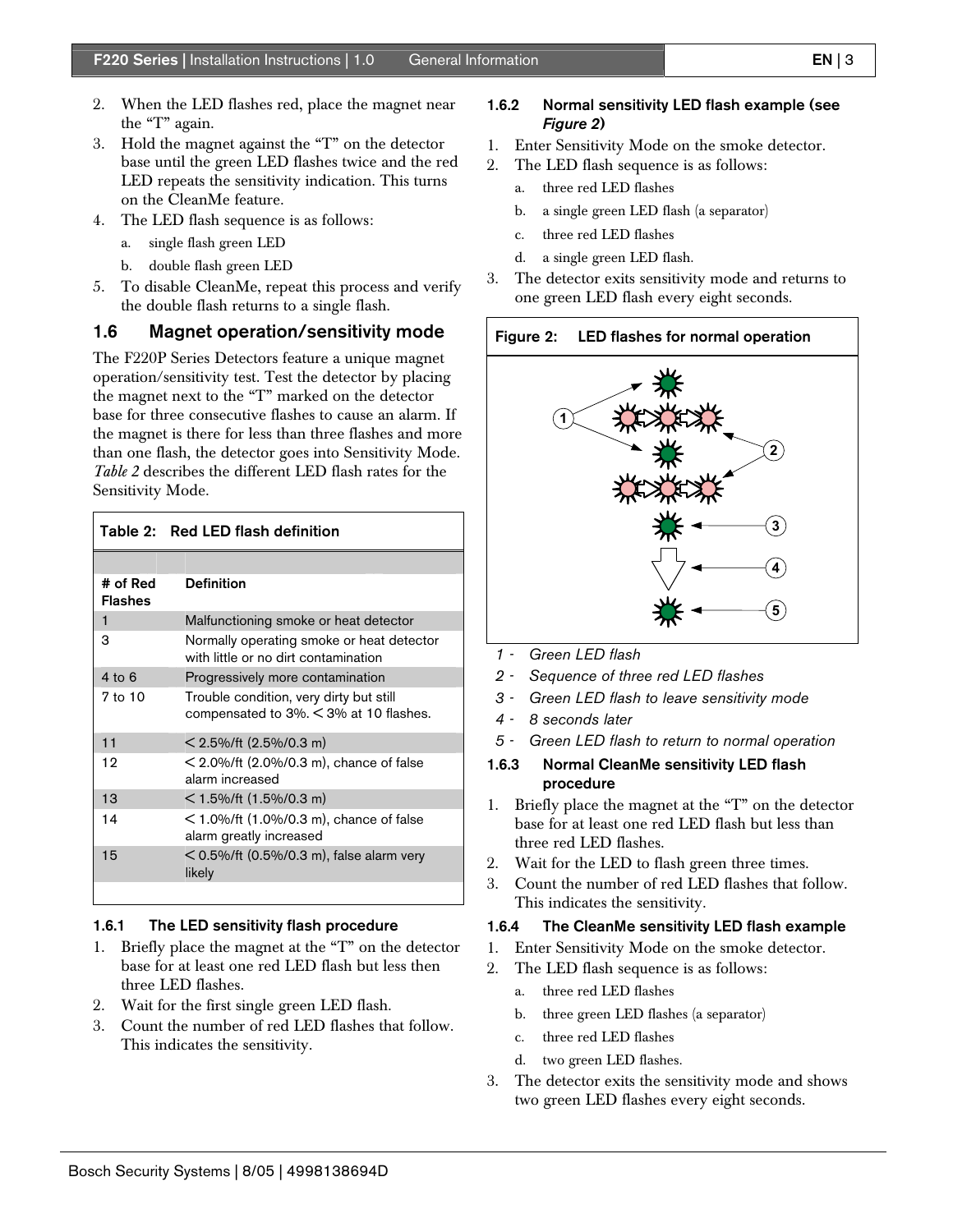

- *1 Sequence of three green LED flashes*
- *2 Sequence of three red LED flashes*
- *3 Two green LED flashes to leave sensitivity mode*
- *4 8 seconds later*
- *5 Two green LED flashes to return to normal operation*

## 1.7 Flash rate and trouble indication

A unit with CleanMe activated double flashes (two flashes within a half second of each other) every eight seconds at the same rates as a normal detector. A normally operating unit flashes every eight seconds. If a detector is in a trouble condition due to a dirty lens or a sensor malfunction, it single or double flashes every four seconds, and the CleanMe trouble signal if enabled, is sent.



*If CleanMe is selected and a non-CleanMe panel monitors the detectors when the CleanMe signal is sent to the panel, it considers the signal an alarm.*

### 1.8 Electrical supervision

When the F220-B6 Series Bases are properly installed, tamper protection is provided by IN/OUT wiring of the positive power line. The control panel initiates a trouble signal when a detector is removed from its base. The control panel supervises two-wire systems. An EOL power supervision device, such as an D275 or an F220-B6E Power Supervision Base and an EOL resistor as specified by the control panel manufacturer, supervises a four-wire system.

## 2.0 Product family description

| <b>Table 3: Product Family Description</b>                                                                                   |                                                                                                                        |
|------------------------------------------------------------------------------------------------------------------------------|------------------------------------------------------------------------------------------------------------------------|
|                                                                                                                              |                                                                                                                        |
| F <sub>200-</sub> P                                                                                                          | Photoelectric smoke detector only,<br>requires base.                                                                   |
| <b>F220-PTH</b>                                                                                                              | Photoelectric smoke detector w/integral<br>135°F (57°C) heat sensor, requires base                                     |
| F <sub>220</sub> -PTHC*                                                                                                      | Photoelectric smoke detector w/integral<br>135°F (57°C) heat sensor and CO<br>enhanced smoke detection, requires base. |
| F220-PC*                                                                                                                     | Photoelectric smoke detector with CO<br>enhanced smoke detection, requires base.                                       |
| F220-B6                                                                                                                      | Base only, two-wire                                                                                                    |
| F220-B6C                                                                                                                     | Base only, four-wire, Form C Auxiliary relay                                                                           |
| F220-B6R                                                                                                                     | Base only, four-wire, Form A only                                                                                      |
| F220-B6E                                                                                                                     | Base only, for power supervision, four-wire,<br>EOL relay and Form A fire contacts                                     |
| F220-B6RS                                                                                                                    | Base only, four-wire with sounder and<br>Form A fire contact                                                           |
| F <sub>200</sub> -135                                                                                                        | Electronic heat detector 135°F (57°C),<br>fixed temperature/rate-of-rise, requires<br>base                             |
| F220-135F                                                                                                                    | Electronic heat detector 135°F (57°C),<br>fixed temperature only, requires base                                        |
| F220-190F                                                                                                                    | Electronic Heat Detector 190°F (88°C),<br>fixed temperature only, requires base                                        |
| D <sub>275</sub>                                                                                                             | EOL supervision module for four-wire<br>systems                                                                        |
| DRA-5                                                                                                                        | Remote alarm indicator                                                                                                 |
| $*$<br>The F220PC and F220PTHC detect CO as a component<br>of a fire. Do not use the F220PC and F220PTHC as CO<br>detectors. |                                                                                                                        |

## 2.1 Compatible control panels

Two-wire: See *Technical Service Note* (P/N: 4998148185).

> Bosch Security Systems makes no claim written, oral, or implied that the F220 Series Smoke Detectors work with any two-wire control panels except those specified in the Base Compatibility chart in *Technical Service Note* (P/N: 4998148185).

Four-wire: Compatible with all UL Listed four-wire control panels. Refer to the manufacturer's *Installation Instructions* for proper EOL resistor selection.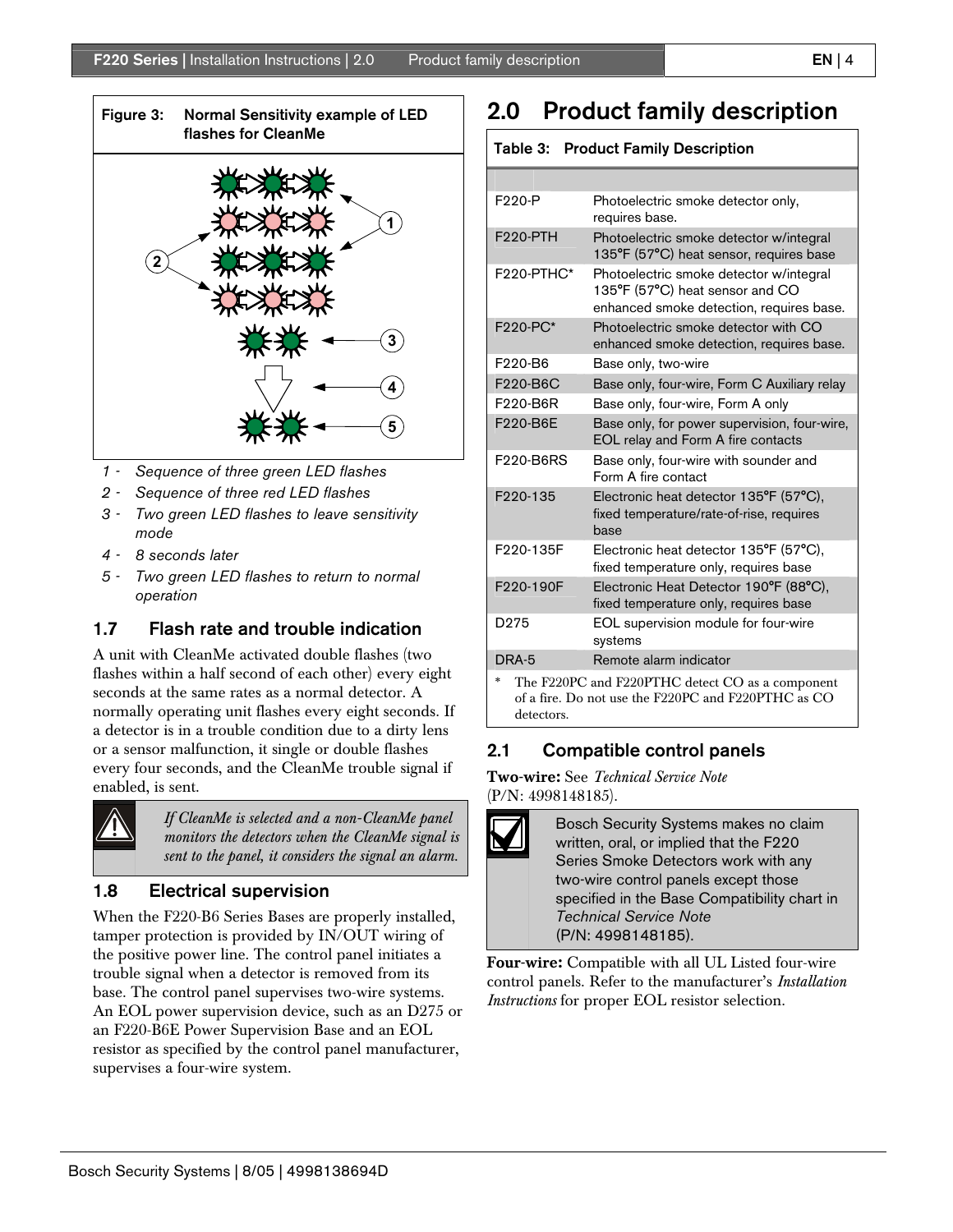## 3.1 Mounting the F220-B6RS/B6/B6R/B6C/B6E Detector Bases

- 1. Follow NFPA-72 guidelines for mounting locations.
- 2. Release the base skirt from the mounting base. Use a screwdriver on the outer edge to release two of the four fixing clamps.
- 3. Pre-run all system wiring.
- 4. Mount the base using the two oblong mounting holes. Fits 4 in (10 cm) square, AB, and single gang trim plate.
- 5. Tighten the base to the mounting surface. Do not over tighten.



Depending on local regulations, you can surface mount the bases using anchors, mollies, or wing nuts, or you can mount directly to 4 in (10 cm) octagonal electrical boxes and single gang switch boxes.



The electrical box must be large enough to accommodate the number and size of conductors specified by the National Electrical Code or any local Authorities Having Jurisdiction (AHJ).

## 4.0 Wiring information

## 4.1 Two-wire Detector Wiring Information

### Table 4: 2-wire Terminal Functions (see *Figure 4*)

| DC-IN/OUT         | a1/a2          |
|-------------------|----------------|
| $DC + IN$         | b <sub>1</sub> |
| $DC + OUT$        | b2             |
| Remote LED output |                |



For easy wiring, the EOL resistor connections b1 and b2 are exchanged on the last detector.



*1 - EOL resistor*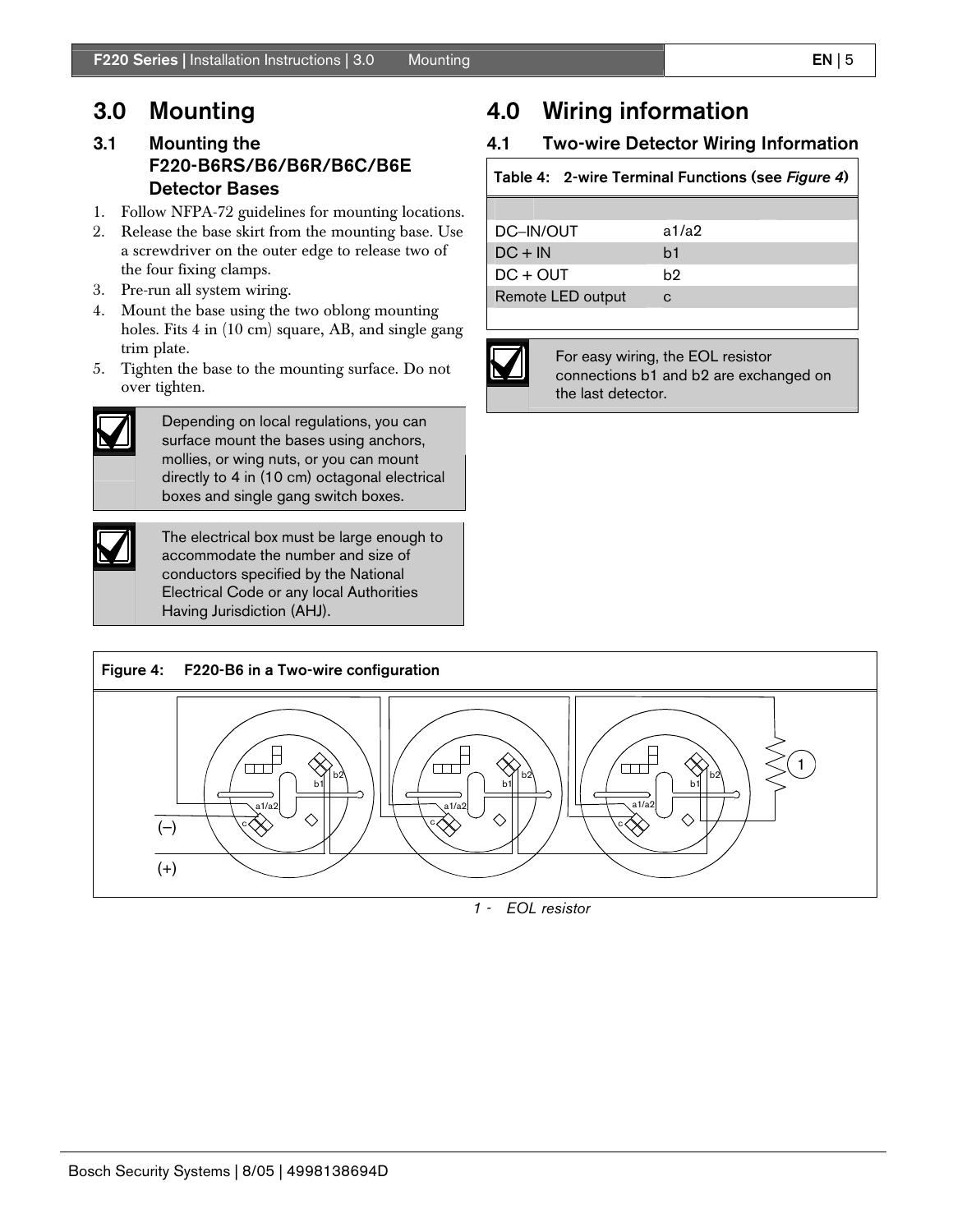If using the optional DRA-5 Remote Alarm Indicator, connect the positive (red) lead to terminal b1 and the negative lead (white) to terminal c.



- *1 DRA-5 remote alarm indicator*
- *2 Two-wire detector base*
- *3 Red wire (b1)*
- *4 White wire (c)*

#### 4.2 Four-wire detector wiring information



One D275 per loop is required when using the F220-B6RS base.

Terminal Connections: Do not twist or loop the wires around the terminals. In/Out wires for terminal connection must be cut, stripped, and inserted as individual ends.

EOL Resistors: Use the EOL resistors supplied or specified by the control panel manufacturer. This also applies to the D275 Module.

D275 Power Supervision Relay: When used with 12 VDC systems, connect the red wire to Terminal b1 on the last base in the run. The yellow wire remains unconnected. For 24 VDC systems, connect the yellow wire to Terminal b1. The red wire remains unconnected. (See *Figure 6*).



One D275 or F220-B6E per loop is required when using the F220-B6R/B6C bases.



- *2 Alarm loop* 
	- *(Terminals 1 and 2)*
- *3 Blue wire (Terminal 1 and EOLR, D275)*
- *4 Black wire (D275, Common)*
- *5 Yellow wire (D275 for 24 V systems)*
- *6 Red wire (D275 for 12 V systems)*
- *7 EOL resistor*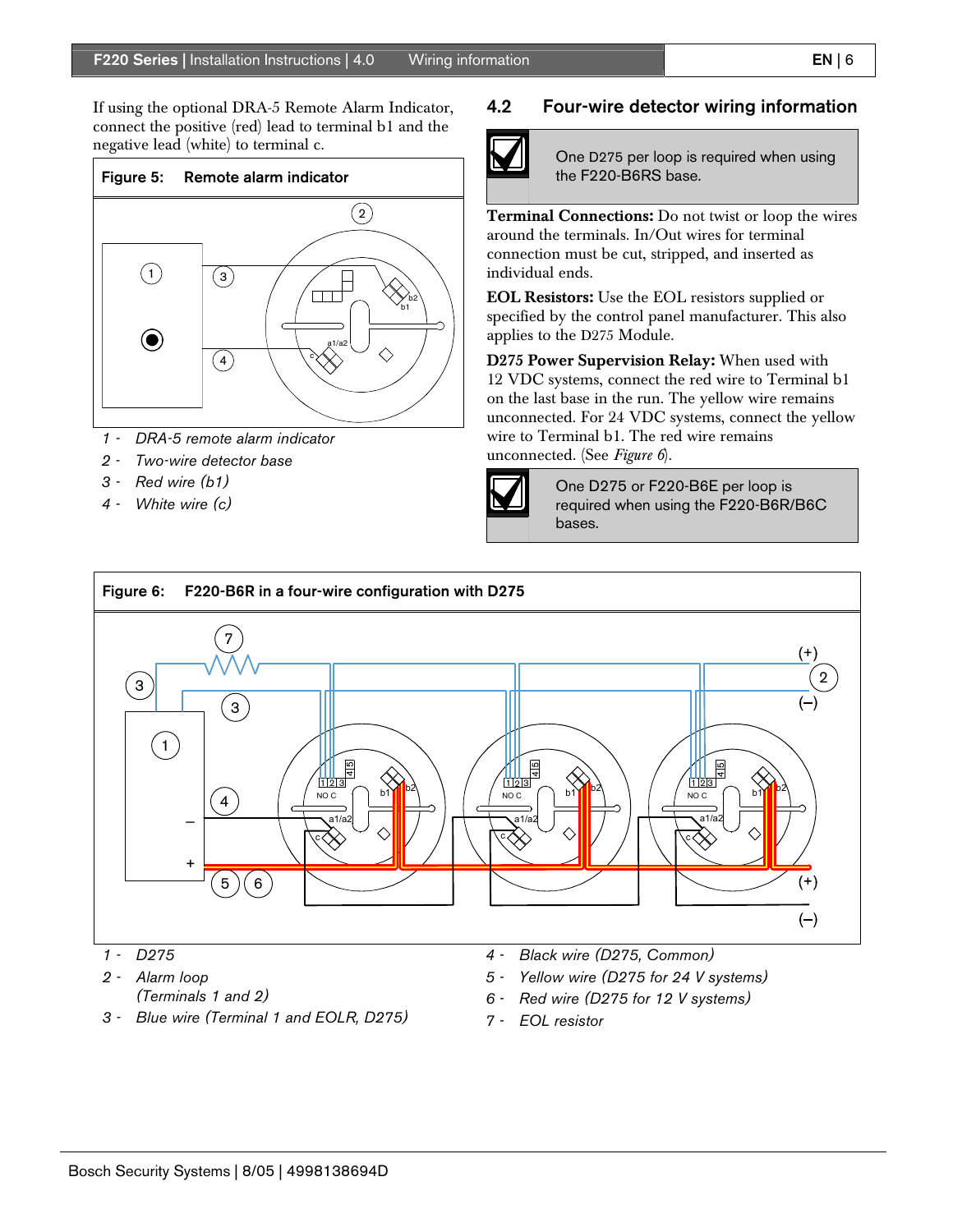#### 4.3 Wiring the F220-B6R

The F220-B6R is the standard base for four-wire configurations. The Alarm Loop Relay (terminals NO and C) is a normally open relay rated 0.5 A use at 100 VDC. The relay closes on alarm.

| Table 5: F220-B6R Terminal Functions<br>(see Figure 6) |                 |
|--------------------------------------------------------|-----------------|
|                                                        |                 |
| DC-IN/OUT                                              | a1/a2           |
| $DC + IN$                                              | b <sub>1</sub>  |
| $DC + OUT$                                             | h2              |
| Remote LED output                                      | C               |
| Alarm Contact                                          | NO (Terminal 1) |
| Alarm Relay                                            | C (Terminal 2)  |
|                                                        |                 |

### 4.4 Wiring the F220-B6C

The F220-B6C base has a normally open alarm loop relay and auxiliary Form C (NC/C/NO) contacts.

The contacts are rated 0.5 A use at 125 VAC and 1.0 A use at 30 VDC for resistive loads. Do not use with inductive or capacitive loads.

| Table 6: F220-B6C terminal functions<br>(see Figure 7) |                 |
|--------------------------------------------------------|-----------------|
|                                                        |                 |
| DC-IN/OUT                                              | a1/a2           |
| $DC + IN$                                              | b1              |
| $DC + OUT$                                             | b2              |
| Remote LED output                                      | C               |
| Auxiliary Form C                                       | NC (Terminal 1) |
| Auxiliary Form C                                       | C (Terminal 2)  |
| Auxiliary Form C                                       | NO (Terminal 3) |
| Alarm Relay Form A                                     | C (Terminal 4)  |
| Alarm Relay Form A                                     | NO (Terminal 5) |
|                                                        |                 |



*1 - Alarm (NO)* 

*2 - Auxiliary alarm relay* 

### 4.5 Wiring the F220-B6E

The F220-B6E base has a normally open alarm loop relay and an auxiliary set of normally open contacts.

The contacts are rated 0.5 A use at 125 VAC and 1.0 A use at 30 VDC for resistive loads. Do not use with inductive or capacitive loads.

The F220-B6E base also provides EOL power supervision through a built in relay. Separate power supervision devices, such as the D275, are unnecessary. Use only one F220-B6E per zone run. It must be the last base on the run.

The EOL Relay is rated 0.5 A use at 100 VDC for resistive loads.

| Table 7: F220-B6E terminal functions<br>(see Figure 8) |                            |
|--------------------------------------------------------|----------------------------|
|                                                        |                            |
| DC-IN/OUT                                              | a1/a2                      |
| $DC + IN$                                              | h1                         |
| $DC + OUT$                                             | b2                         |
| Remote LED output                                      | C                          |
| Alarm Form A                                           | NO (Terminal 1)            |
| Alarm Relay Form A                                     | C (Terminal 2)             |
| <b>EOL Relay Form A</b>                                | NO (Terminal 3)            |
| <b>EOL Relay Form A</b>                                | C (Terminal 4)             |
|                                                        | (Terminal 5) Not connected |
|                                                        |                            |





- *1 Alarm loop (Terminals 1 and 2)*
- *2 Jumper (Terminals 2 and 3)*
- *3 EOL resistor (Terminals 1 and 4)*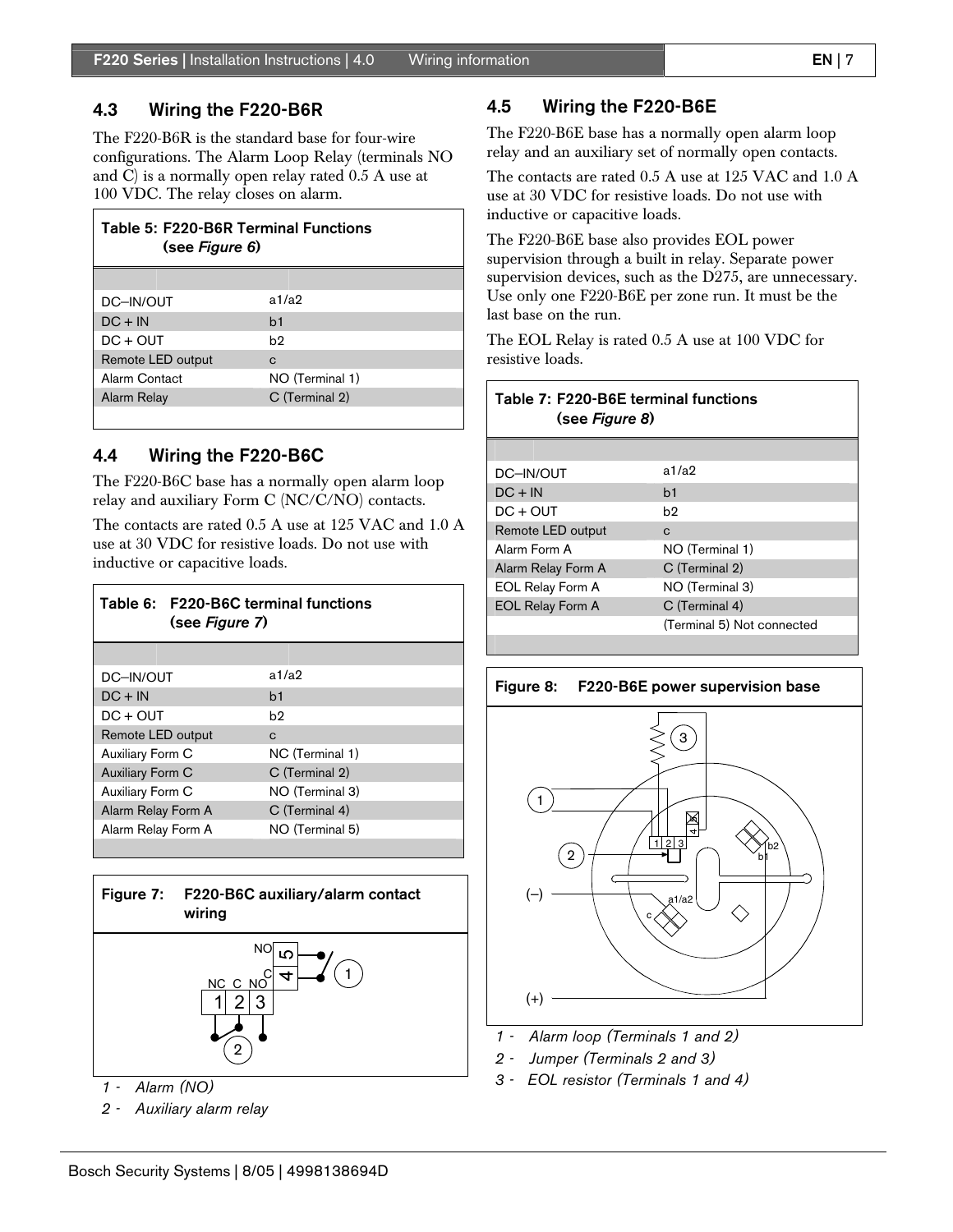#### 4.6 Wiring the F220-B6RS

The alarm loop relay (Terminals NO and C) is a Form A relay rated 0.5 A use at 60 VDC

### Table 8: F220-B6RS terminal functions (see *Figure 12*)

| DC-IN/OUT            | a1/a2                                   |
|----------------------|-----------------------------------------|
| $DC + IN$            | b <sub>1</sub>                          |
| $DC + OUT$           | b2                                      |
| Remote LED output    | C                                       |
| Alarm Contact        | NO, Form A contact (Terminal 1)         |
| Alarm Relay          | C, Form A contact (Terminal 2)          |
| Interconnect Feature | INT, SYNC (see Figure 12)<br>Terminal 3 |
| Auxiliary DC supply  | SEP+ (Terminal 4)                       |
| Auxiliary DC supply  | SEP- (Terminal 5)                       |
|                      |                                         |

If using external supply switches, 1 and 2 must be in the OFF position.

## 4.7 135/135F/190F/P/PTH/PC/PTHC Heat/Photoelectric Smoke Detectors

- 1. Mount and wire the base according to its instructions.
- 2. Attach the base skirt by aligning the four hardware keys, or turn the base skirt slowly clockwise until it rests in place. Press firmly to latch it onto the fixing clamps (See *Figure 10*).
	- Use the tamper tab (locking bar) to prohibit detector removal as follows:
- 3. The snap off locking bar  $(X)$  is part of the base molding. Shift the locking bar (X) into the position shown in *Figure 9* to engage it.
- 4. Install the detector by lining up the LED on the detector head with the bar on the base skirt and turning clockwise. When the LED lines up with the "T" on the base skirt the detector is secure (see *Figure 11*).



- *1 Locking bar (X) prior to removal*
- *2 Locking bar (X) mounted but inactive*



The detector skirts and heads are keyed. Do not force onto the bases.



- *1 Hardware keying (four places)*
- *2 Snap detail (four places)*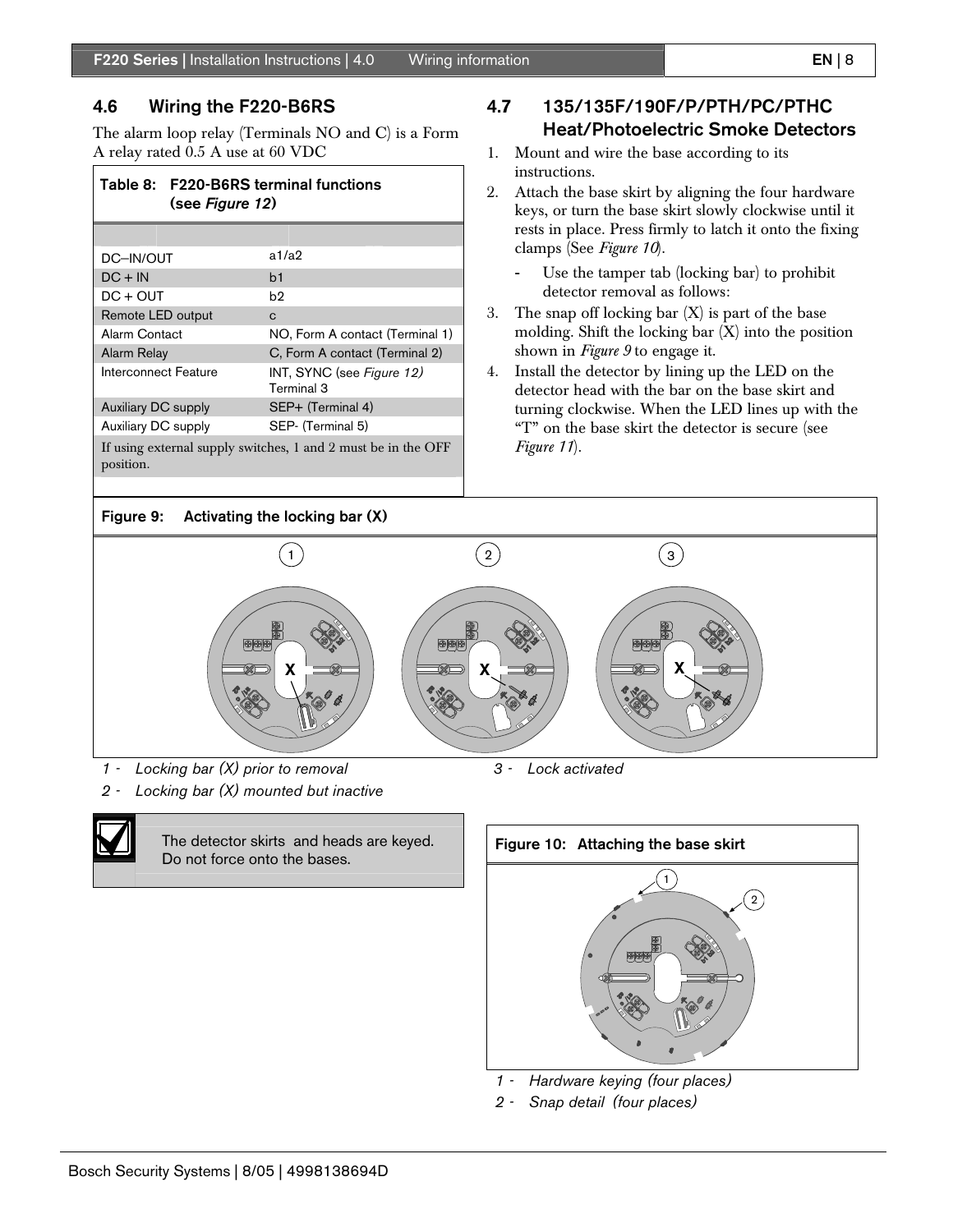

*1 - Bar (line up with LED on detector head)* 

### *2 - "T" Mark*

## 5.0 F220-B6RS Features

## 5.1 Configuration

Positions 3 and

4 off

On the sounder base is a four position DIP switch.

| Table 9: F220-B6RS Sounder Base Configuration                             |                                                                                                                                                                                                           |
|---------------------------------------------------------------------------|-----------------------------------------------------------------------------------------------------------------------------------------------------------------------------------------------------------|
|                                                                           |                                                                                                                                                                                                           |
| Position 1 and<br>2 (separately<br>controlled<br>sounder)<br>switches off | Control panel NAC circuit power is<br>applied to the base to Terminals $4(+)$<br>and 5(-). The sounder follows the<br>configuration of the NAC. See the<br>control panel manual for NAC<br>configuration. |
| Positions 1 and<br>2 switches on                                          | Power is taken from the head to activate<br>the sounder. Sounder output configured<br>by DIP Switches 3 and 4.                                                                                            |
| Position 3 on                                                             | Code 3 signal.                                                                                                                                                                                            |
| Position 4 on                                                             | March Time signal.                                                                                                                                                                                        |

Steady signal.



- *1 D275*
- *2 Alarm loop (Terminal 1 and 2)*
- *3 Blue wire (D275, Terminal 1 and EOLR)*
- *4 Black wire (D275, Common)*

### 5.2 Interconnect feature

When the sounder is powered from the head, you can connect up to five detectors by a common wire on Terminal 3. All sounders within the group activate together. Set all units for the same sounder type on Switches 3 and 4, otherwise all detectors sound the pattern of the originating detector.

- *5 Yellow wire (D275 for 24 V systems)*
- *6 Red wire (D275 for 12 V systems)*
- *7 EOL resistor*
- *8 Tandem connection (up to five maximum)*

To ensure interconnected units can alarm, the line load after the last detector must not exceed 10 mA so.

These restrictions do not apply to reverse polarity activation.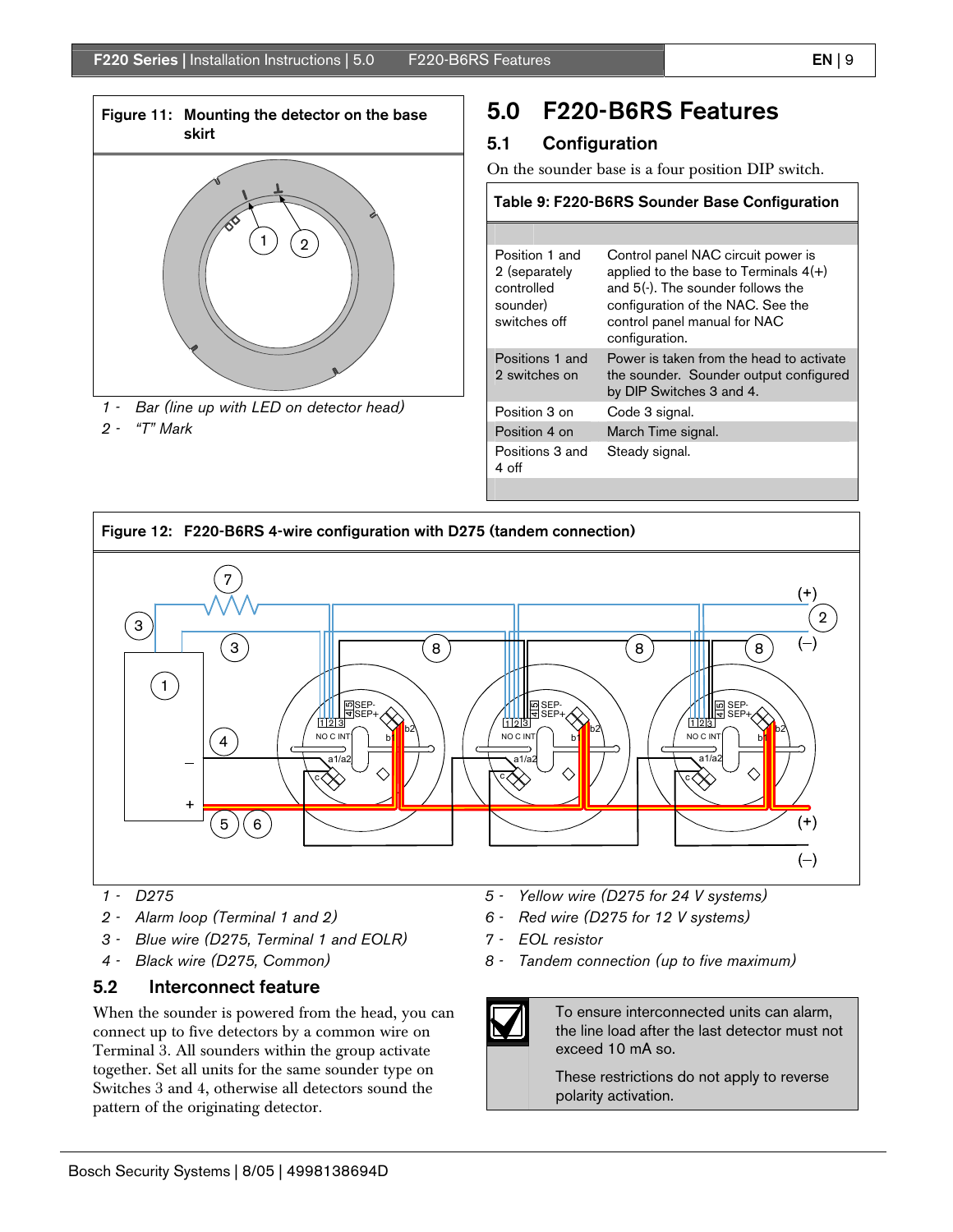| Table 10: Interconnected Units (five units total)<br><b>Maximum Wire Length</b> |                |
|---------------------------------------------------------------------------------|----------------|
| Wire size                                                                       | Wire length    |
| 18 AWG (1.2 mm)                                                                 | 300 ft (91 m)  |
| 16 AWG (1.5 mm)                                                                 | 450 ft (137 m) |
| 14 AWG (1.8 mm)                                                                 | 750 ft (229 m) |



Up to five interconnected units activate per circuit. If more than five units activate, only individual detectors are guaranteed to activate the correct output pattern. Tandem units cannot activate the correct output pattern.

## 6.0 Testing the installation

- 1. Check the wiring from the control panel to the last head on each run for proper polarity and continuity.
- 2. Make sure each run terminates with an EOL resistor as specified by the control panel manufacturer.
- 3. Make sure four-wire runs terminate at EOL Modules or F220-B6E bases.
- 4. Apply power to the system. Check for alarms and troubles.
- 5. Note which detectors alarmed (if any), and shut down the system.
- 6. Remove these detectors from their bases and recheck the bases for proper wiring.
- 7. If the problem persists, determine if the problem is caused by the detector or the base.
- 8. Replace the affected detectors or swap them with known good units.
- 9. If a system alarm occurs with no detector alarms present, remove all detectors and check the wiring at each base.
- 10. Closely check the wiring of each EOL resistor and EOL module.
- 11. When the system is alarm free, check each detector to ensure that the green LED indicator flashes approximately every eight seconds. This verifies the detector is receiving power and operating properly.



If the heat detector LED flashes at a four second rate, the detector is either cold, out of sensitivity range, or defective. If the smoke detector LED flashes at a four second rate the detector is out of sensitivity range or defective.

12. Test each detector to ensure it causes a control panel alarm. Reset the control panel after each test.

To alarm the F220-135/135F/190F Detectors either:

Place a magnet horizontally against the "T" and hold it there for three consecutive LED flashes (see *Figure 1, #4*). This activates an internal reed switch thereby sending an alarm signal.

#### or

• Expose the thermistor (see *Figure 1, #3*) to a heat source such as a hair dryer or a shielded heat lamp. Expose the thermistor until the detector alarms and the alarm LED lights.

To alarm the F220-P/PTH/PC/PTHC Detectors either:

1. Place a magnet horizontally against the "T" and hold it there for three consecutive LED flashes (see *Figure 1, #4*). This activates an internal reed switch thereby sending an alarm signal.

or

Use a UL Listed aerosol smoke detector tester to simulate an alarm. Follow the instructions provided with the aerosol smoke detector tester.



When a detector alarms, the red LED indicator activates and latches into the ON position. Clear the alarm before proceeding to the next detector.

- 2. Reset the detector by momentarily removing power.
- 3. Check the load on the alarm loop by measuring the voltage across each EOL resistor. This voltage should equal or exceed the minimum specified by the control panel manufacturer.

## 6.1 CO detector testing

Removing the detector or resetting the detector's power places the detector in a special test mode for the next 15 minutes. If over 35 ppm of CO is applied to the detector within this 15-minute period, the detector alarms.



The F220PC and F220PTHC detect CO as a component of a fire. Do not use the F220PC and F220PTHC as CO detectors.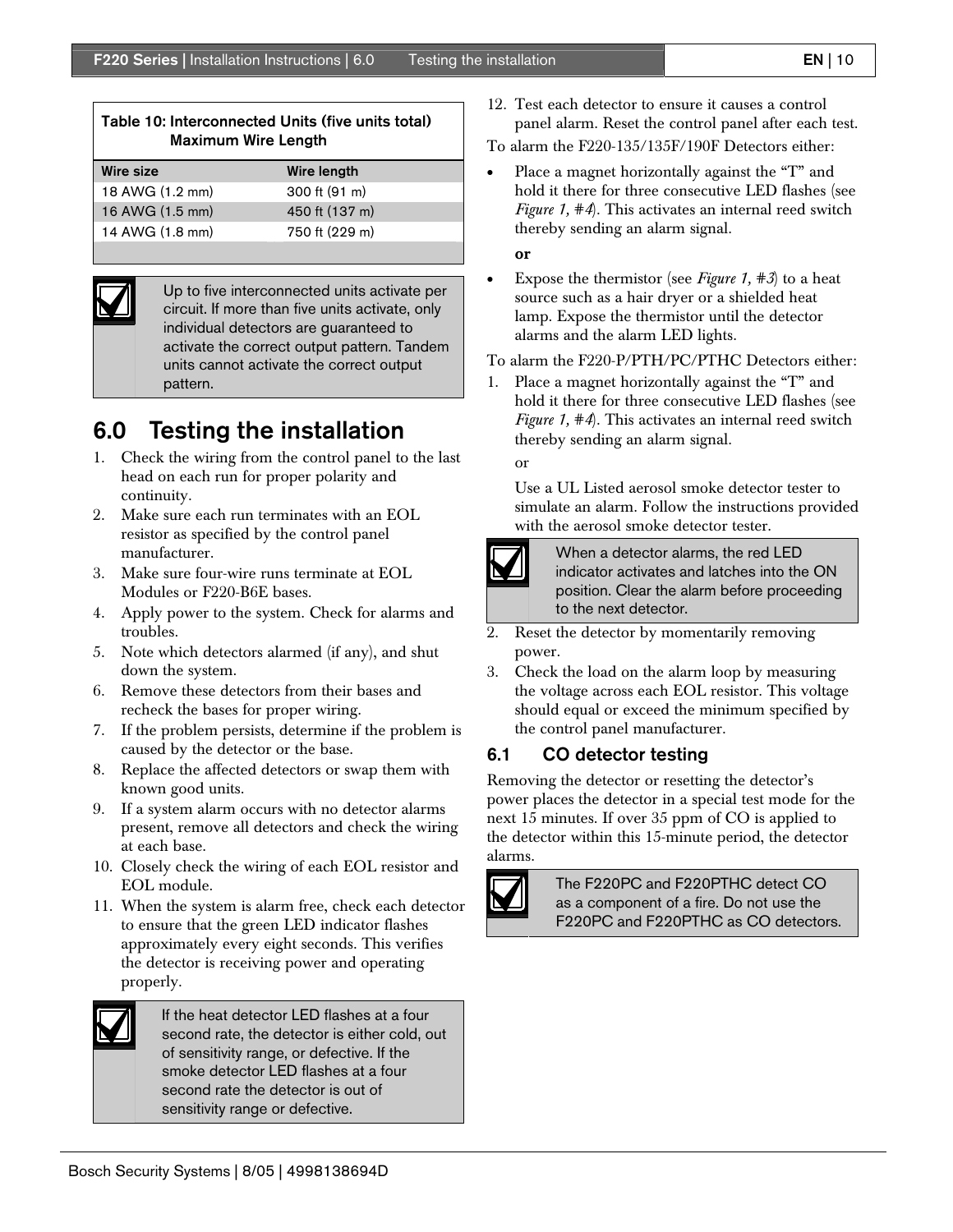## 7.0 Maintenance



Notify all concerned parties before any maintenance or testing of the fire alarm system, and after completion of these activities.

- At least once a year vacuum or clean/dry the external part of the detector with compressed air. Pay particular attention to the screens in dusty areas or heavy insect activity.
- To clean the chamber, use a can of clean compressed air. Place the tube or needle valve through the ChamberMaid valve in the bottom of the detector (see *Figure 1*, #5).

Shorten the plastic tube that comes with the compressed air to about 2 in (5 cm). The compressed air (such as TECHSPRAY® ENVI-RO-TECH™ DUSTER) is available at office and alarm supply stores.

• Do not paint the detectors. Paint or other foreign matter covering the thermistor or LED can prohibit detection.

## 8.0 Periodic testing

Keeping the detector calibrated is necessary for proper operation. Depending on local regulations, calibration testing can be required more than once a year. NFPA 72 recommends performing calibration tests at installation, then every other year. Perform functional testing yearly.



Notify all concerned parties before any maintenance or testing of the fire alarm system, and upon completion of these activities.

Test the calibration (to meet NFPA) using either the magnet test or measuring the calibration with a calibrated product from No Climb Products Ltd. Quickly determine the calibration by a visual inspection of the detector's LED (see *Section 9.0 Visual check*). These tests confirm whether or not the detector is within its factory marked calibration range.

## 9.0 Visual check

These detectors includes the Chamber Check Automatic Trouble Indicator, which verifies that the detector's calibration is within the factory listed range. You can meet the NFPA guidelines for sensitivity testing by visually inspecting the detector and checking the flash rate of the LED. If the calibration is out of range for more than 24 hours, the green LED on the detector begins to flash approximately once every four seconds. The LED flashes approximately once every eight seconds when the detector operates normally.



Perform the visual check before resetting power. After a reset the trouble indicators clear for 70 seconds. After 70 seconds, if the detector is in a trouble condition, trouble indications begin again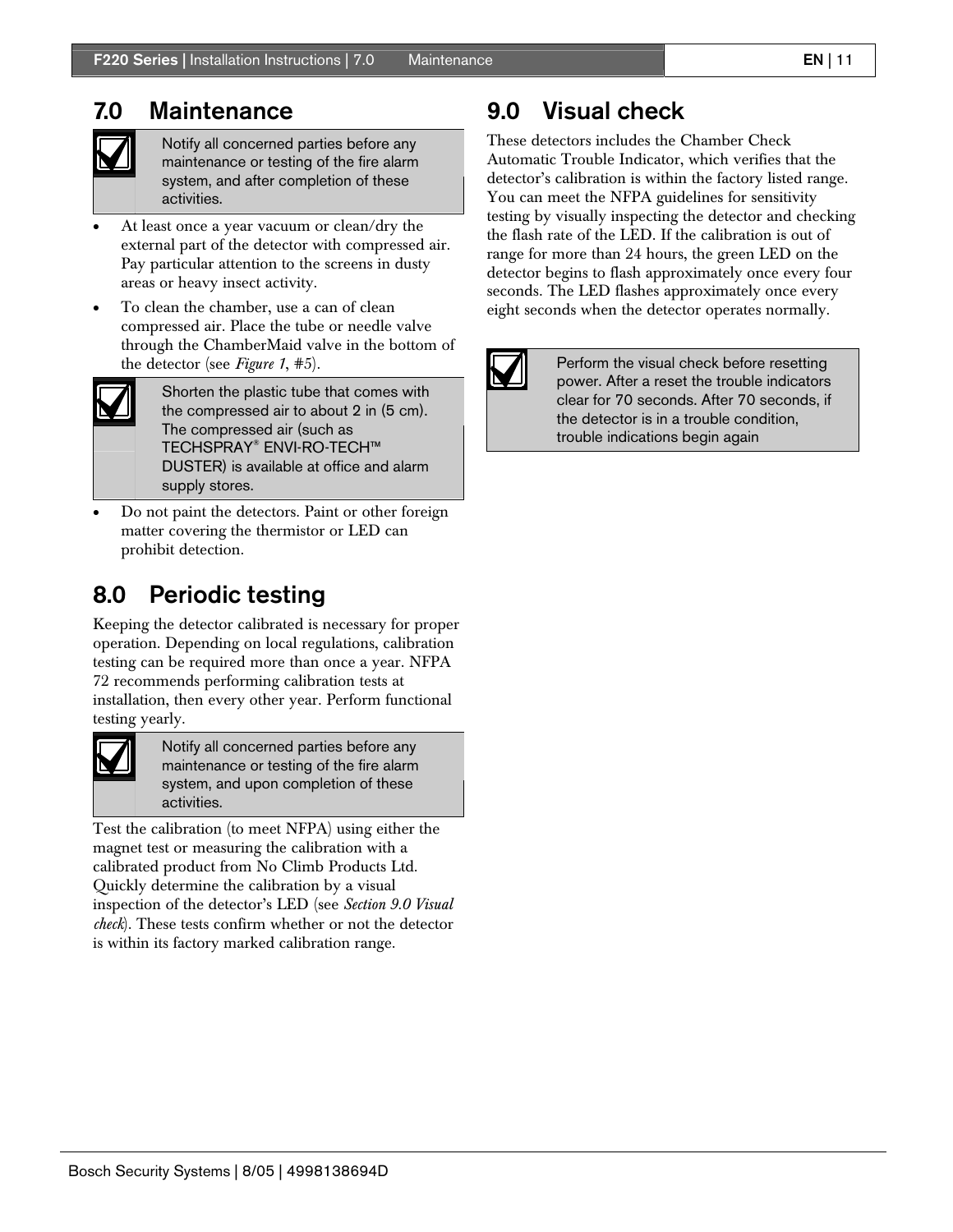## 10.0 Specifications

Table 11: F220-135/-135F/-190F Heat Detectors, F220-P/-PTH/-PC/-PTHC Photoelectric Smoke Detectors and F220-B6RS/C/R/E Smoke Detector Base

| <b>Technical Data</b>                                                      |                                                                               |
|----------------------------------------------------------------------------|-------------------------------------------------------------------------------|
| <b>Operating Temperature</b>                                               | +32°F to 100°F (0°C to 38°C)                                                  |
| Relative Humidity (non-condensing) (F220-P)                                | 0% to 95%                                                                     |
| Rate of Rise (F220-135)                                                    | $\geq$ 15°F/min (9°C/min)                                                     |
| <b>Detector Power Requirements</b>                                         |                                                                               |
| <b>Operating Voltage</b>                                                   | 8.5 VDC to 32 VDC                                                             |
| <b>Maximum RMS Ripple</b>                                                  | 25 percent of DC input (Vmin > 8.0 VDC)                                       |
| <b>Startup Current</b>                                                     | 120 µa maximum                                                                |
| <b>Standby Current</b>                                                     | 90 µa use at 12 VDC<br>100 µa use at 24 VDC<br>120 µa maximum use at 32 VDC   |
| Power up Time                                                              | 22 second maximum                                                             |
| Alarm current for all F220 Detectors                                       | 20 mA minimum use at 8.5 VDC<br>35 mA maximum use at 32 VDC                   |
| F220-B6 (2-wire)                                                           | 8.5 to 32.0 VDC                                                               |
| F220-B6 (R, C, E, RS) (4-wire)                                             | 10.0 to 30.0 VDC                                                              |
| Alarm Current (only base current, head current excluded)                   |                                                                               |
| F220-B6C                                                                   | 31 mA use at 12 VDC<br>35 mA use at 24 VDC<br>40 mA maximum use at 30 VDC     |
| F220-B6R                                                                   | 13.5 mA use at 12 VDC<br>16.5 mA use at 24 VDC<br>19 mA maximum use at 30 VDC |
| F220-B6E                                                                   | 25 mA use at 12 VDC<br>30 mA use at 24 VDC<br>34 mA maximum use at 30 VDC     |
| F220-B6E Standby Current                                                   | 16 mA maximum use at 30 VDC                                                   |
| <b>F220-B6RS</b>                                                           | 25 mA use at 12 VDC                                                           |
| (current at separate positive/negative for<br>separately powered sounders) | 30 mA use at 24 VDC<br>35 mA maximum use at 30 VDC                            |
| Alarm Current (including sounder, steady out and relay)                    |                                                                               |
| F220-B6RS with Relay and Sounder<br>(Steady Out Signal)                    | 40 mA use at 12 VDC<br>45 mA use at 24 VDC<br>50 mA maximum use at 30 VDC     |